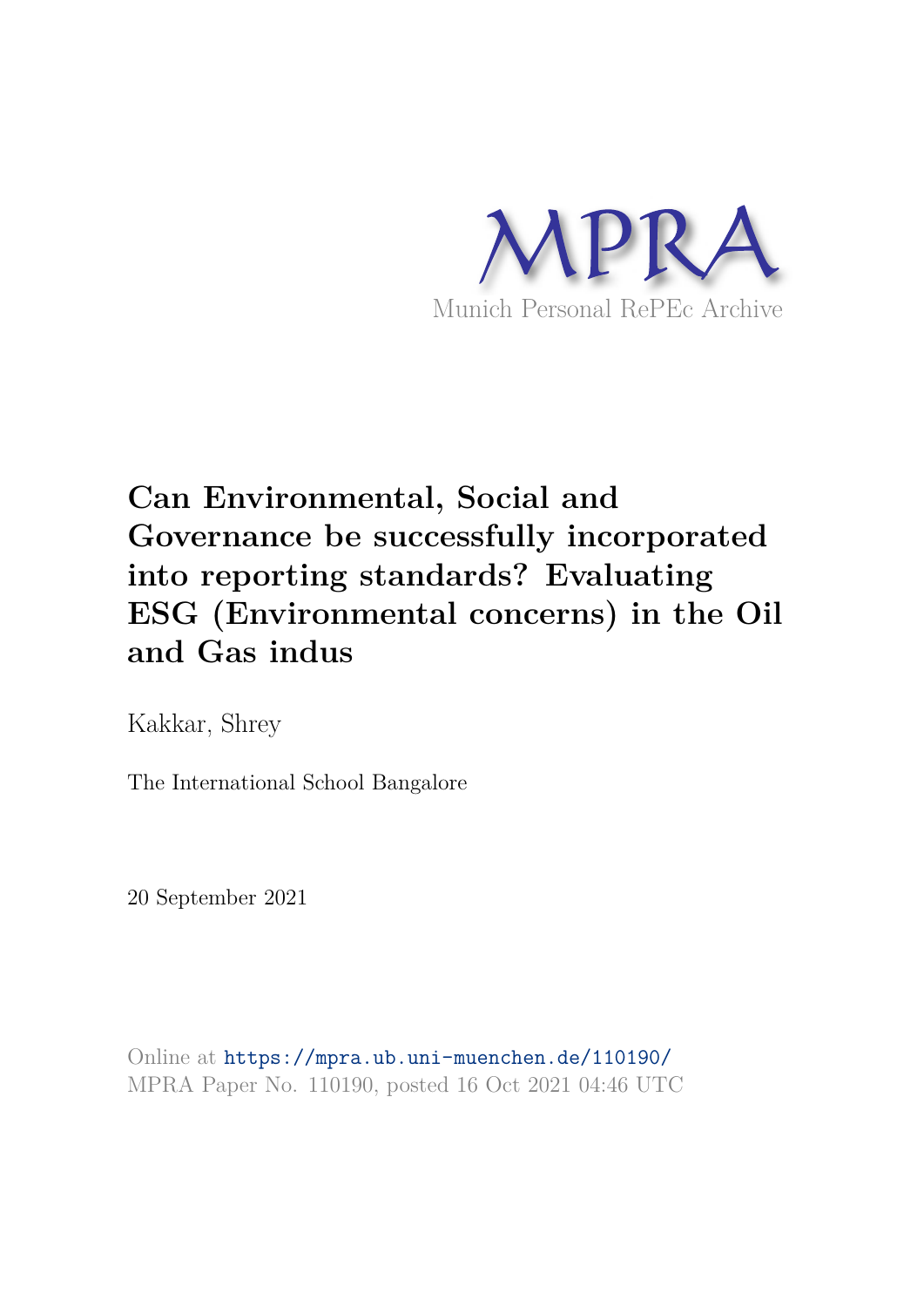## **Can Environmental, Social and Governance be successfully incorporated into reporting standards? Evaluating ESG (Environmental concerns) in the Oil and Gas industry**

Shrey Kakkar\* September 2021

#### **Abstract**

This paper examines the current status of Environmental and Social Governance incorporated into company reporting and activity. This investigation first discusses the specific details and components of ESG. It then outlines recent movements towards it, while discussing causes and rationale for companies to consider ESG concerns. Despite Friedman's sentiment that a company must focus on maximizing shareholder earnings, ESG has demonstrated a noticeable rise in implementation, with over \$30 trillion in assets under management globally incorporating ESG.

This paper then considers existing ESG frameworks in the Oil and Gas industry, ultimately proposing five criteria to evaluate the ESG consideration/reporting in this industry by different companies. Finally, this paper considers industry leaders from around the world and evaluates their ESG-related activity against the proposed criteria. It concludes that although ESG reporting still lacks common structure and awareness, ESG consideration has become feasible and evident in the Oil and Gas Industry.

#### **Key words**

*Environmental, Social and Governance*, *Financial Reporting*, *Oil and Gas*

\* Shrey Kakkar is an Economics and Physics student at The International School Bangalore. His research interests include: Environmental Sciences, Environmental Policy, Corporate Social Responsibility. Please email at [kshrey@tisb.ac.in](mailto:kshrey@tisb.ac.in).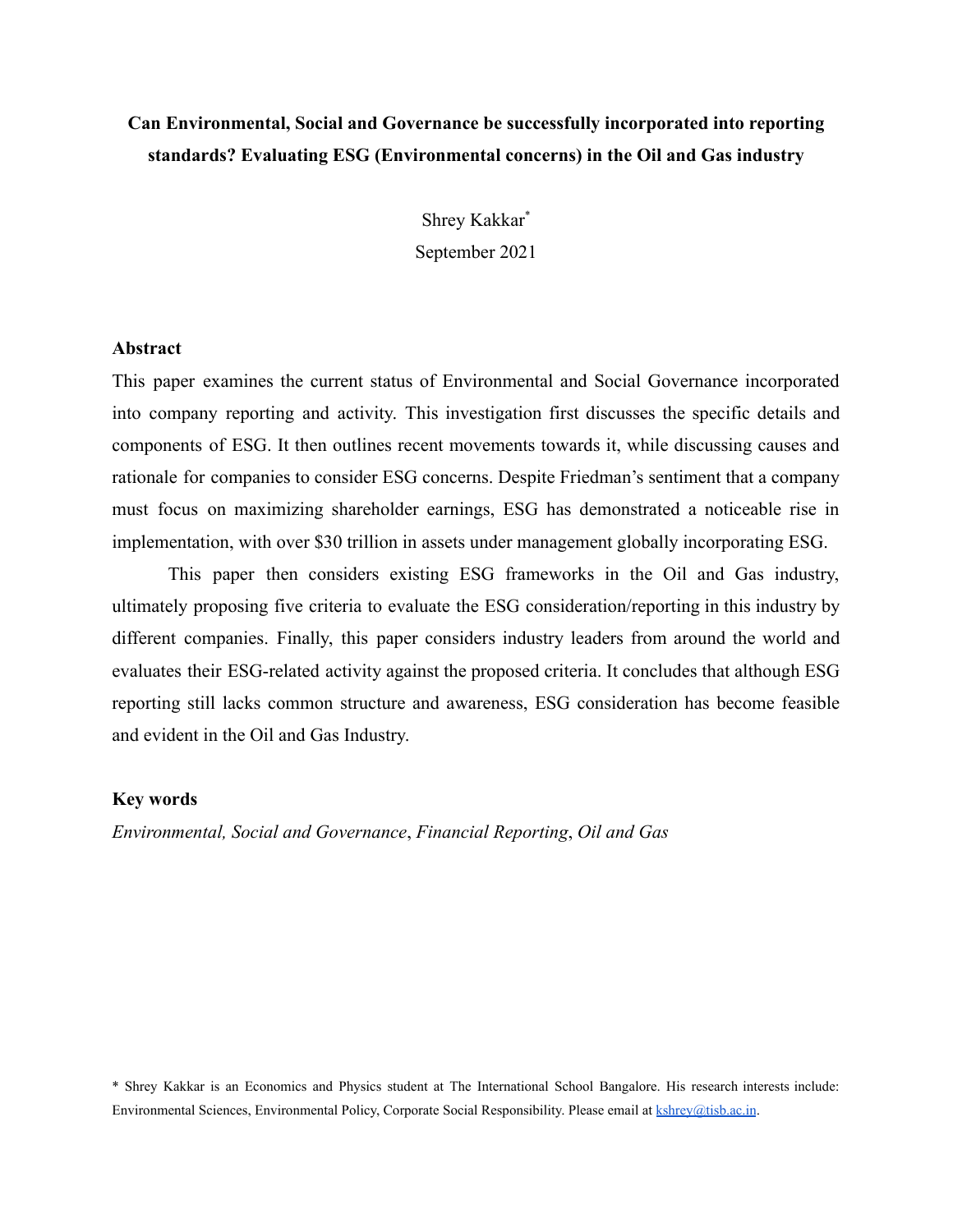## **1. Introduction**

## **1.1 What is ESG?**

Environmental, Social, and Corporate Governance (ESG) has become a booming standard for financial reporting in the last decade. Since its introduction by the United Nations in 2006<sup>1</sup>, ESG has grown to encompass over \$30 trillion in assets under management<sup>2</sup>. ESG can be divided into three core components, which address the keystone concerns of an operating business:

1. Environmental Concerns -

This Environmental component includes environmental, polluting, energy and other activities that a company is involved with. It has expanded to include climate change related activities and carbon emissions.

2. Social Concerns -

The Social component focuses on relationships with all *stakeholders*, and upholding inclusion, reputation, and appropriate connections with all stakeholders.

3. (Corporate) Governance -

The Governance component includes internal company practices and rules to fulfill its social responsibility, meet legal requirements, and make decisions.

## **1.2 Why do some companies implement ESG?**

Certain concerns have been raised about the tradeoff between Corporate Social Responsibility (CSR) and shareholder value creation (like Emmanuel Faber and Danone). However, numerous

<sup>1</sup> "SECRETARY-GENERAL LAUNCHES 'PRINCIPLES FOR RESPONSIBLE INVESTMENT' BACKED BY WORLD'S LARGEST INVESTORS | Meetings Coverage and Press Releases." *United Nations*, www.un.org/press/en/2006/sg2111.doc.htm. Accessed 15 Sept. 2021.

<sup>2</sup> Holder, Michael. "Global Sustainable Investing Assets Surged to \$30 Trillion in 2018 | Greenbiz." *GreenBiz*, 8 Apr. 2018, www.greenbiz.com/article/global-sustainable-investing-assets-surged-30-trillion-2018.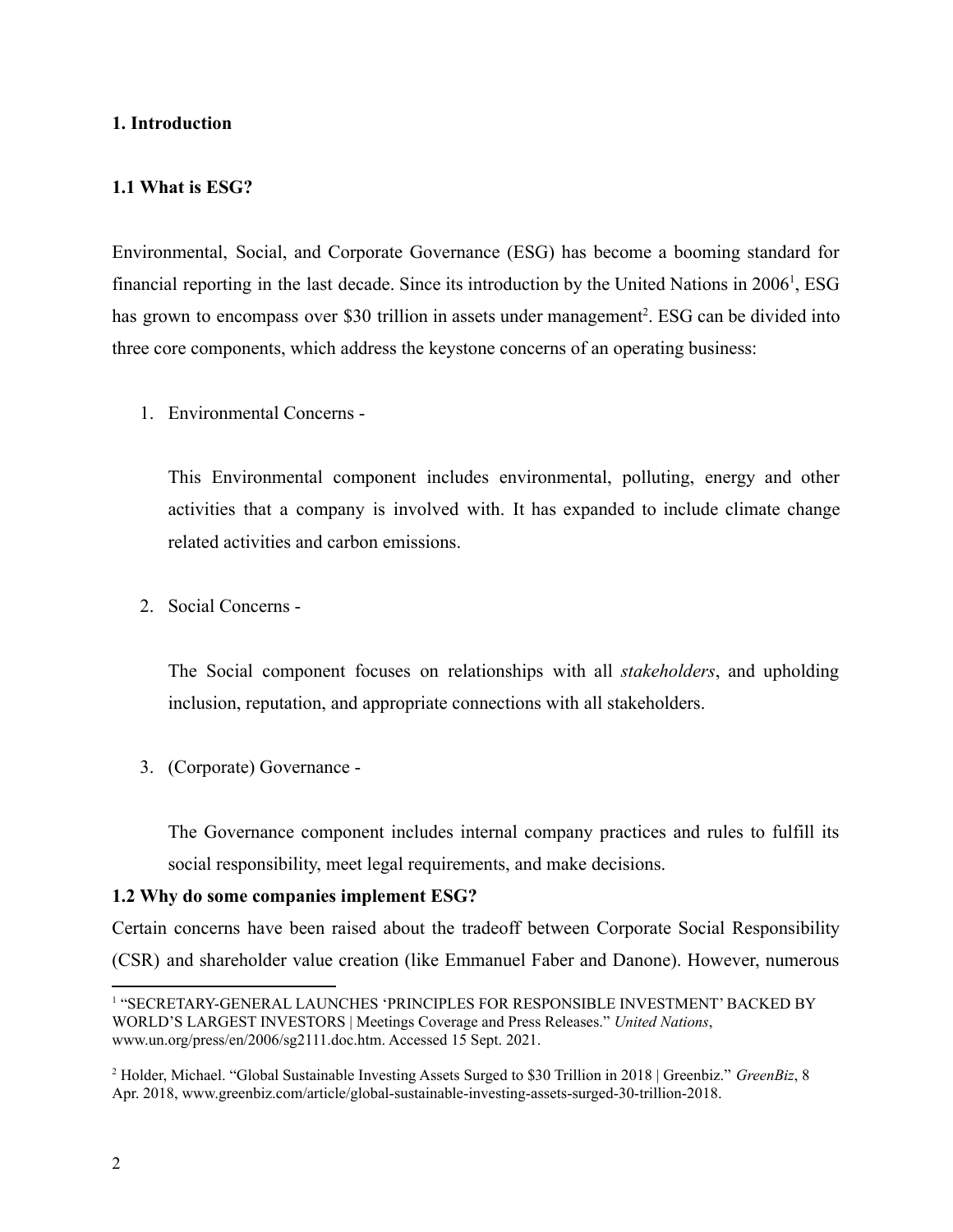studies and case studies<sup>3</sup> demonstrate that companies need not sacrifice financial performance to pursue ESG. ESG's benefits can be measured from two perspectives: the company, and society. Logically, Corporate Financial Performance (CFP) is a good measure of how addressing ESG concerns can impact a company. Numerous studies (over 2000) have been conducted on the impacts of ESG on equity returns, asset/liability management and other aspects of CFP, and cumulative results have been presented by Gunnar Friede et al<sup>4</sup>. Considering the meta-analyses data (generally accepted as more accurate), nearly 63% of quantitative findings to date reveal a positive impact of ESG consideration on the company CFP.

Meta-analyses of ESG impacts on companies



These positive results have manifested in different ways, especially depending on the focus on E, S, or G, or a combination of two or three of these aspects.

1. Growth -

ESG can productively contribute to top-line growth by creating greater customer appeal and improving company image.<sup>6</sup>

5 Ibid.

<sup>3</sup> Maddali, Annapurna. "Can Corporations Balance Economic Profit with Corporate Social Responsibility?" *Pioneer Research Journal*, vol. 7, 2020, pp. 42–57, pioneeracademics.com/journals.

<sup>4</sup> Friede, Gunnar, et al. "ESG and Financial Performance: Aggregated Evidence from More than 2000 Empirical Studies." *Journal of Sustainable Finance & Investment*, vol. 5, no. 4, 2015, pp. 210–33. *Crossref*, doi:10.1080/20430795.2015.1118917.

<sup>6</sup> Henisz, Witold, et al. "Five Ways That ESG Creates Value." *McKinsey & Company*, 23 June 2021, www.mckinsey.com/business-functions/strategy-and-corporate-finance/our-insights/five-ways-that-esg-creates-value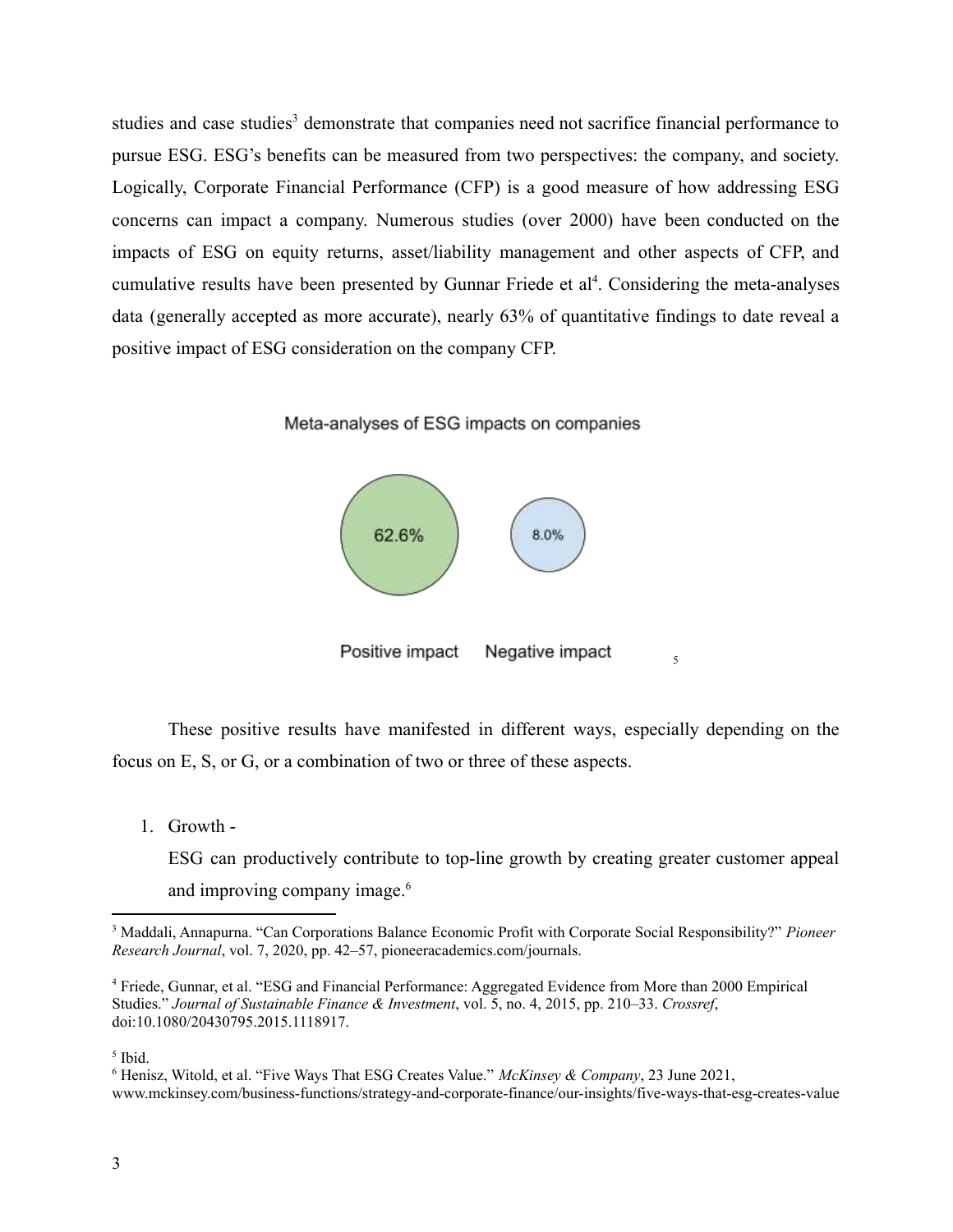## 2. Investment -

ESG considerations have been proven useful in asset management and investment returns, because companies with greater sustainability awareness are capable of focusing on high return strategies. For instance, China's optimistic outlook towards mitigating air pollution is predicted to create \$3.2 trillion in investment opportunities by 2030<sup>7</sup>. Shareholders are leaning increasingly towards 'shareholder activism' this decade<sup>8</sup>. A survey of 413 senior investors revealed that 82.1% of investors (US and Europe) consider ESG and ESG ratings pertinent to investment decisions<sup>9</sup>. In continuation, ESG considerations offer investors a 'hidden alpha' factor<sup>10</sup> because of greater transparency and sustainability motives. In particular, ESG 'Tilt' and 'Momentum' strategies  $(involving ESG ratings affecting stock values)$  are becoming prominent<sup>11</sup>.

3. Costs optimization -

Several companies have combined ESG with Discounted Cash Flow (DCF) accounting to predict the impact of environmental and social investments<sup>12</sup>. For instance, FedEx has converted 20% of its 35,000 vehicle fleet to electric/hybrid engines and saved over 50 million gallons of fuel. Similarly, Walmart predicted that reducing plastic packaging by 5% would reduce costs \$11 billion (with \$4.3 billion real savings for Walmart).

<sup>7</sup> 董志成. "Report: Air Pollution Battlefield Brings Investment Opportunities." *Chinadaily.Com.Cn*, 18–04-18, www.chinadaily.com.cn/a/201804/18/WS5ad69dc6a3105cdcf6518f2c.html.

<sup>8</sup> Grewal, Jyothika, et al. "Shareholder Activism on Sustainability Issues." *SSRN Electronic Journal*, 2016. *Crossref*, doi:10.2139/ssrn.2805512.

<sup>9</sup> Amel-Zadeh, Amir, and George Serafeim. "Why and How Investors Use ESG Information: Evidence from a Global Survey." *Financial Analysts Journal*, vol. 74, no. 3, 2018, pp. 87–103. *Crossref*, doi:10.2139/ssrn.2925310.

<sup>10</sup> "GIST | Quantifying Impacts." *GIST*, www.gistimpact.com/quantifying-impacts. Accessed 16 Sept. 2021.

<sup>11</sup> Esg, Remy Briand Head Of. "CAN ESG ADD ALPHA?" *MSCI*, 17 June 2015, www.msci.com/www/blog-posts/can-esg-add-alpha-/0182820893.

<sup>12</sup> ---. "The Costs and Benefits of Calculating the Net Present Value of Corporate Diplomacy." *Journal of Field Actions*, no. 14, 2016. *OpenEditionJournals*, journals.openedition.org/factsreports/4109#ftn2.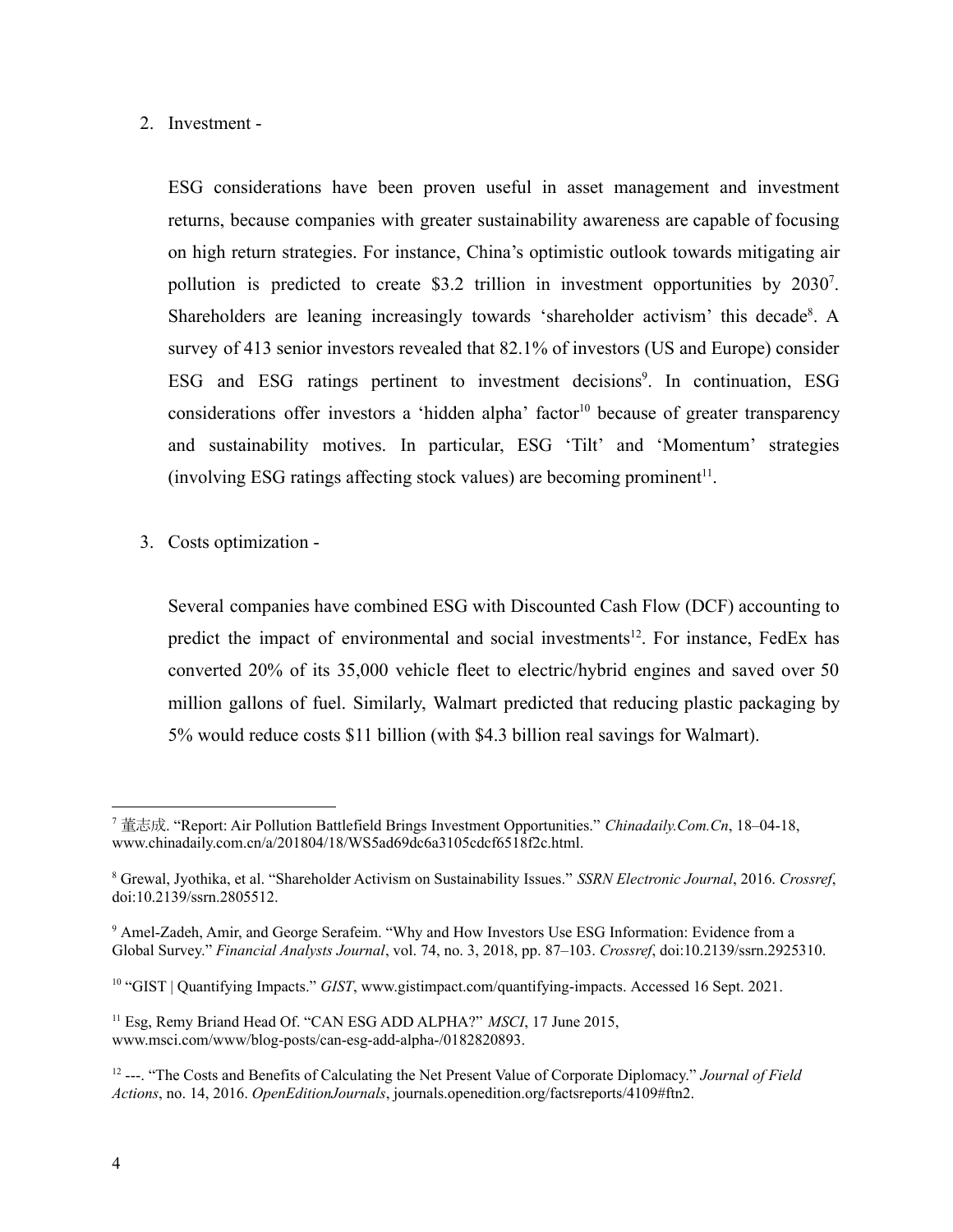Proponents of ESG attribute such predicted successes to greater clarity and transparency, especially from the Environmental perspective. Companies that choose to focus on sustainable practices are likely to benefit from lower pollution/material costs in the future<sup>13</sup>. A study of 180 American companies in 2012 revealed that 'more-sustainable' companies would more often place sustainability responsibilities on the board than 'less-sustainable' companies $14$ . This led to more active movement away from polluting and less sustainable processes.

#### **2. ESG in the Energy Sector**

The Environmental component of ESG is clearly pertinent in the Energy sector, with concerns about pollution, environmental damage, etc.

#### **2.1 Case study: Oil and Gas Industry**

#### **2.1.1 Methodology**

This paper will focus on the environmental concerns that arise from Oil and Gas companies. Using established and proposed frameworks, company actions/data will be evaluated. Data regarding Pollutants, Efficiency, Recyclability and other concerns can be found using 10-K annual reports and annual sustainability reports.

#### **2.1.2 Oil and Gas Industry**

Currently, the Oil and Gas Industry is an active center for ESG implementation and reporting. Recent developments have refocused ESG in this area, like the Netherlands government order for oil companies to cut emissions by 45%<sup>15</sup>, or Chevron and ExxonMobil experiencing shareholder

<sup>13</sup> Kotsantonis, Sakis, et al. "ESG Integration in Investment Management: Myths and Realities." *Journal of Applied Corporate Finance*, vol. 28, no. 2, 2016, pp. 10–16, www.highmeadowsinstitute.org/wp-content/uploads/2019/11/JACF-ESG-Integration-Myths-and-Realities.pdf.

<sup>14</sup> Eccles, Robert, et al. "Is Sustainability Now the Key to Corporate Success?" *The Guardian*, 6 Jan. 2012, www.theguardian.com/sustainable-business/sustainability-key-corporate-success#comments.

<sup>15</sup> BBC News. "Shell: Netherlands Court Orders Oil Giant to Cut Emissions." *BBC News*, 26 May 2021, www.bbc.com/news/world-europe-57257982.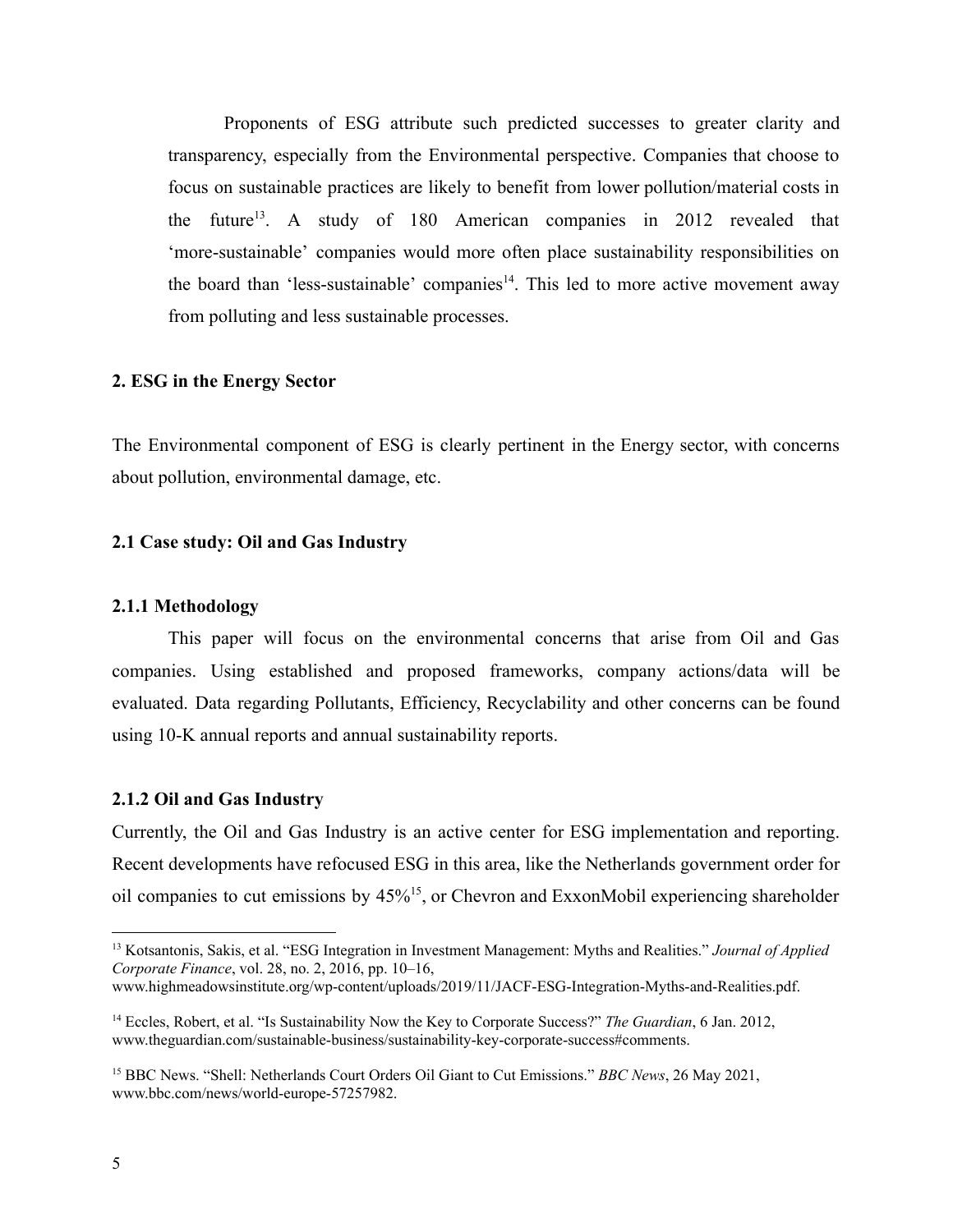activism towards addressing climate change<sup>16</sup>. Logically, energy giants across the world are adapting ESG considerations and reporting to boost customer appeal and uphold investor confidence. As an example, Chevron shareholders voted 61% in favor of implementing a carbon-reduction plan, demonstrating how ESG can reassure investors, while a lack of considerations unsettles shareholders.

A key factor in establishing ESG standards in the Oil and Gas industry is Product Impact. The company must consider the Environmental and Social concerns of its product, such as recyclability or availability to underserved markets. To date, an effective impact framework for the Oil and Gas industry has been proposed, considering both *E* and *S* concerns.

The framework relies on Impact-Weighted accounting, proposed by George Serafaim and Katie Trinh<sup>17</sup>.

| Reach                                         |                                                                                  |                                                                                                          | <b>Dimensions of Customer Usage</b>                                                                          |                                                                                                | <b>Env Use</b>                                                                   | End-of-life                                                             |
|-----------------------------------------------|----------------------------------------------------------------------------------|----------------------------------------------------------------------------------------------------------|--------------------------------------------------------------------------------------------------------------|------------------------------------------------------------------------------------------------|----------------------------------------------------------------------------------|-------------------------------------------------------------------------|
| Quantity                                      | Duration                                                                         | Access                                                                                                   | <b>Quality</b>                                                                                               | Optionality                                                                                    | Pollutants &<br>efficiency                                                       | Recyclability                                                           |
| The<br>magnitude of<br>individuals<br>reached | Length of<br>time the<br>product can<br>be used.<br>particularly<br>for durables | Accessibility<br>of product<br>through<br>pricing and<br>efforts to<br>provide for<br>the<br>underserved | Quality of<br>product<br>through health,<br>safety.<br>effectiveness.<br>and inherent<br>need or<br>goodness | Ability to<br>choose an<br>alternative<br>product with<br>full<br>information<br>and free will | All pollutants<br>and<br>efficiencies<br>enabled<br>through<br>customer<br>usage | Projected<br>product<br>volume<br>recycled at<br>end of<br>product life |

**Product Impact Framework Dimensions** 

Inspired by the above framework, this paper proposes certain standards for measuring how actively companies in the Oil and Gas industry follow ESG principles. The standards rely on qualitative criteria, considering various approaches by various companies.

18

<sup>16</sup> Ambrose, Jillian. "ExxonMobil and Chevron Suffer Shareholder Rebellions over Climate." *The Guardian*, 25 Aug. 2021,

www.theguardian.com/business/2021/may/26/exxonmobil-and-chevron-braced-for-showdown-over-climate.

<sup>17</sup> Serafeim, George, et al. "A Preliminary Framework for Product Impact-Weighted Accounts." *SSRN Electronic Journal*, 2020. *Crossref*, doi:10.2139/ssrn.3532472.

 $18$  Ibid.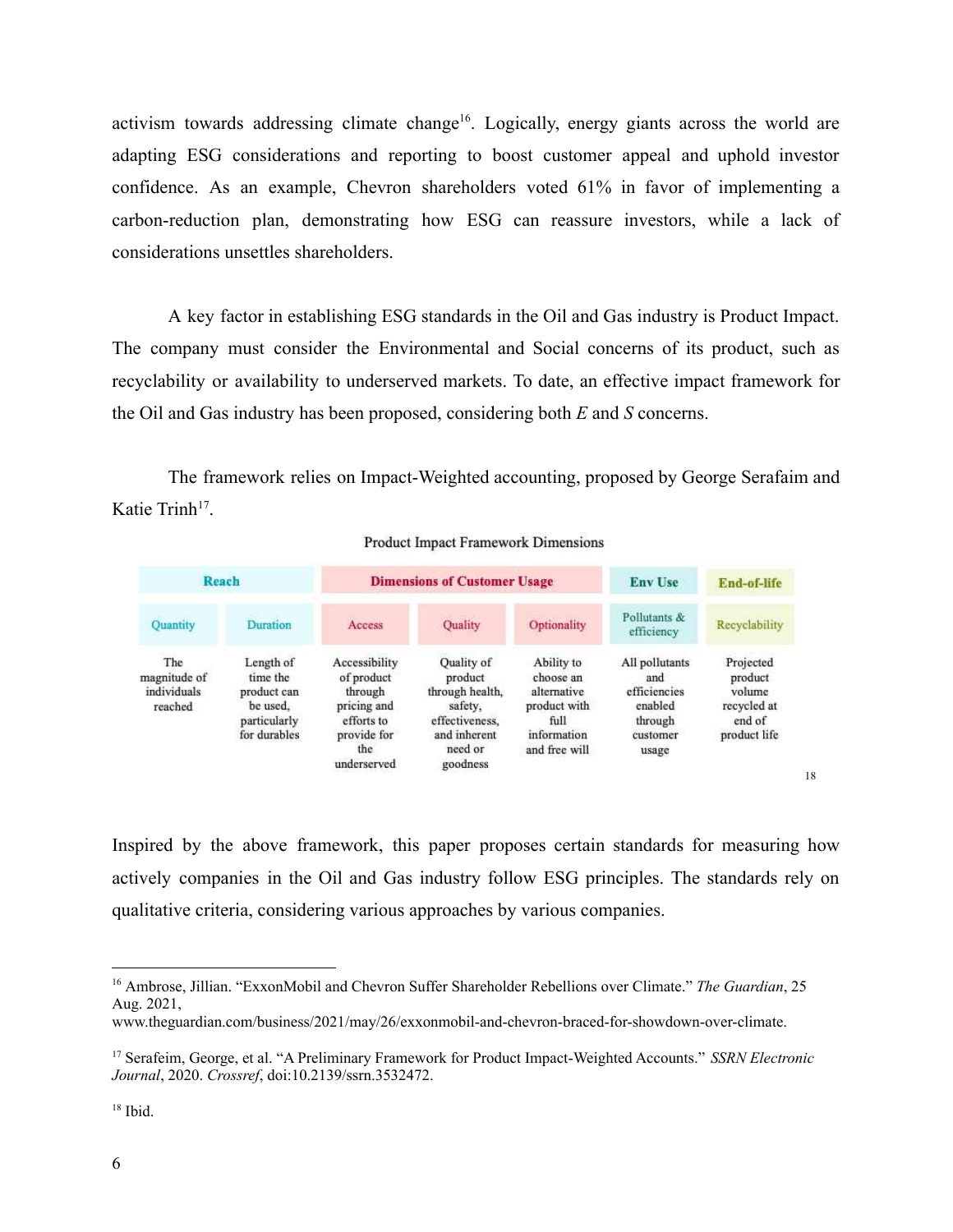

## **Explaining the Criteria**

1. Stakeholder engagement

The debate regarding Corporate Social Responsibility (CSR) originated with Milton Friedman's view that a company exists to maximize *shareholder* earnings. However, CSR has evolved with large companies like Whole Foods actively contributing to society. This sentiment implies the transition from the shareholders to the *stakeholders*<sup>19</sup>. Stakeholders encompass all interacting parties affecting or affected by the company, like suppliers, employees, shareholders and consumers. Mitchell, Agle and Wood's seminal work (1997) defines stakeholders as "any group or individual who can affect or is affected by the achievement of the organization's objective". Therefore, Stakeholder engagement

<sup>&</sup>lt;sup>19</sup> Mitchell, Ronald K., et al. "Toward a Theory of Stakeholder Identification and Salience: Defining the Principle of Who and What Really Counts." *Academy of Management Review*, vol. 22, no. 4, 1997, pp. 853–86. *Crossref*, doi:10.5465/amr.1997.9711022105.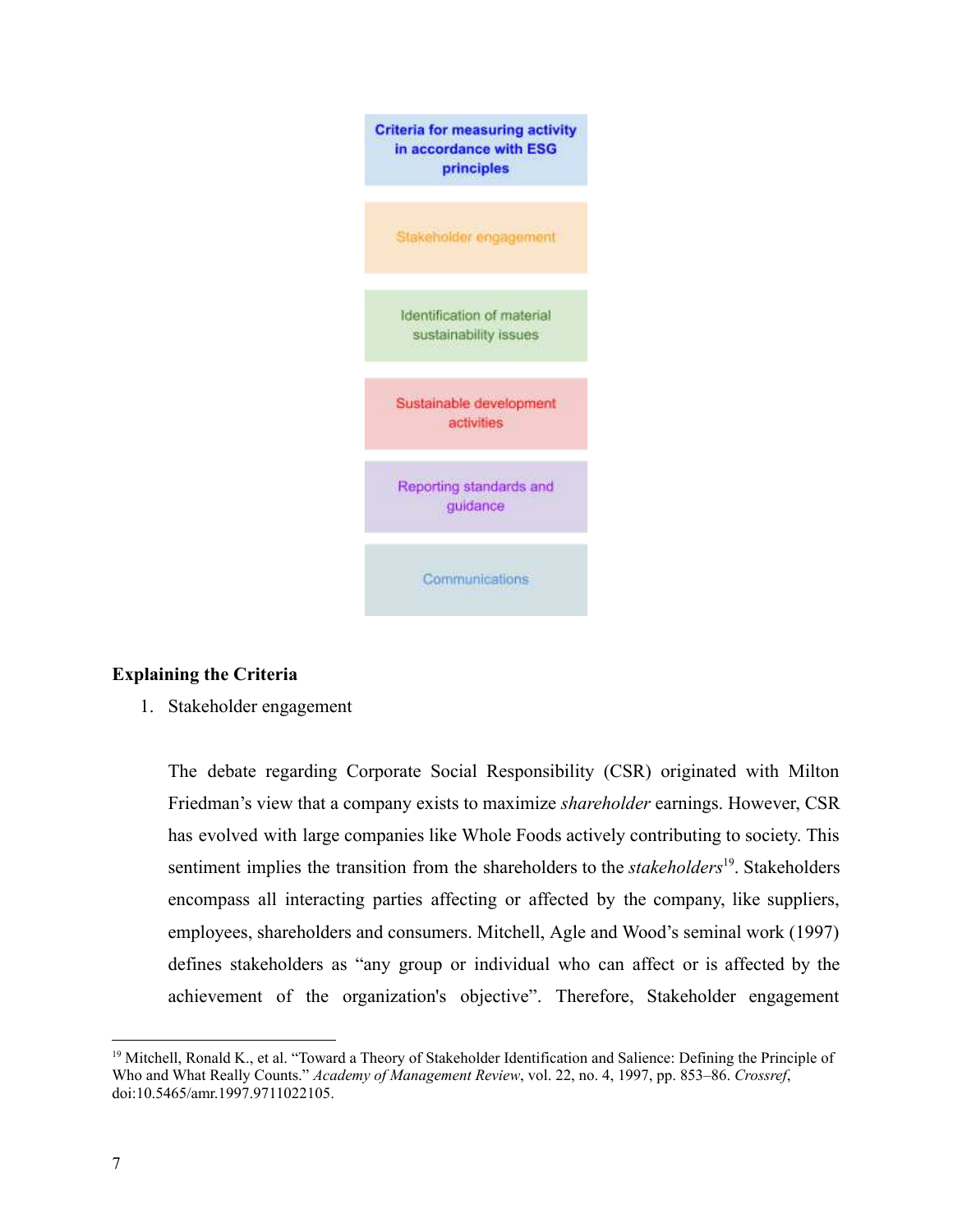suggests considering the effects of company actions on all stakeholders, whether it be pricing, environmental damage or other actions. Stakeholder engagement relates to the Environmental and Social components of ESG principles.

The Oil and Gas industry holds immense potential for Stakeholder engagement, especially with pricing judgement, environmental impacts on locals, employee health, and more.

2. Identification of material sustainability issues

Material sustainability discusses the areas of contention that are pertinent to a company's sustainability profile. The 'materiality' is a measure of how relevant the matter is to the topic at hand. Therefore, 'material sustainability issues' in the Oil and Gas industry refer to significant environmental/social concerns arising from activities related to these companies. Certain companies may prioritize accident reports, transport costs, or other issues depending on company specifics such as location.

3. Sustainable development activities

These activities include projects and decisions oriented towards greater sustainability processes. In particular, the Oil and Gas Authority of the United Kingdom suggests focus  $on<sup>20</sup>$ 

- Health and safety standards
- Gas containment, transport, and other processes (like venting and flaring)
- Air/Water pollution handling
- Waste management and disposal

<sup>20</sup> "'Defining the "E" of ESG' Reporting." *Oil & Gas Authority*, 2021, www.ogauthority.co.uk/media/7145/oga-esg-taskforce-report.pdf.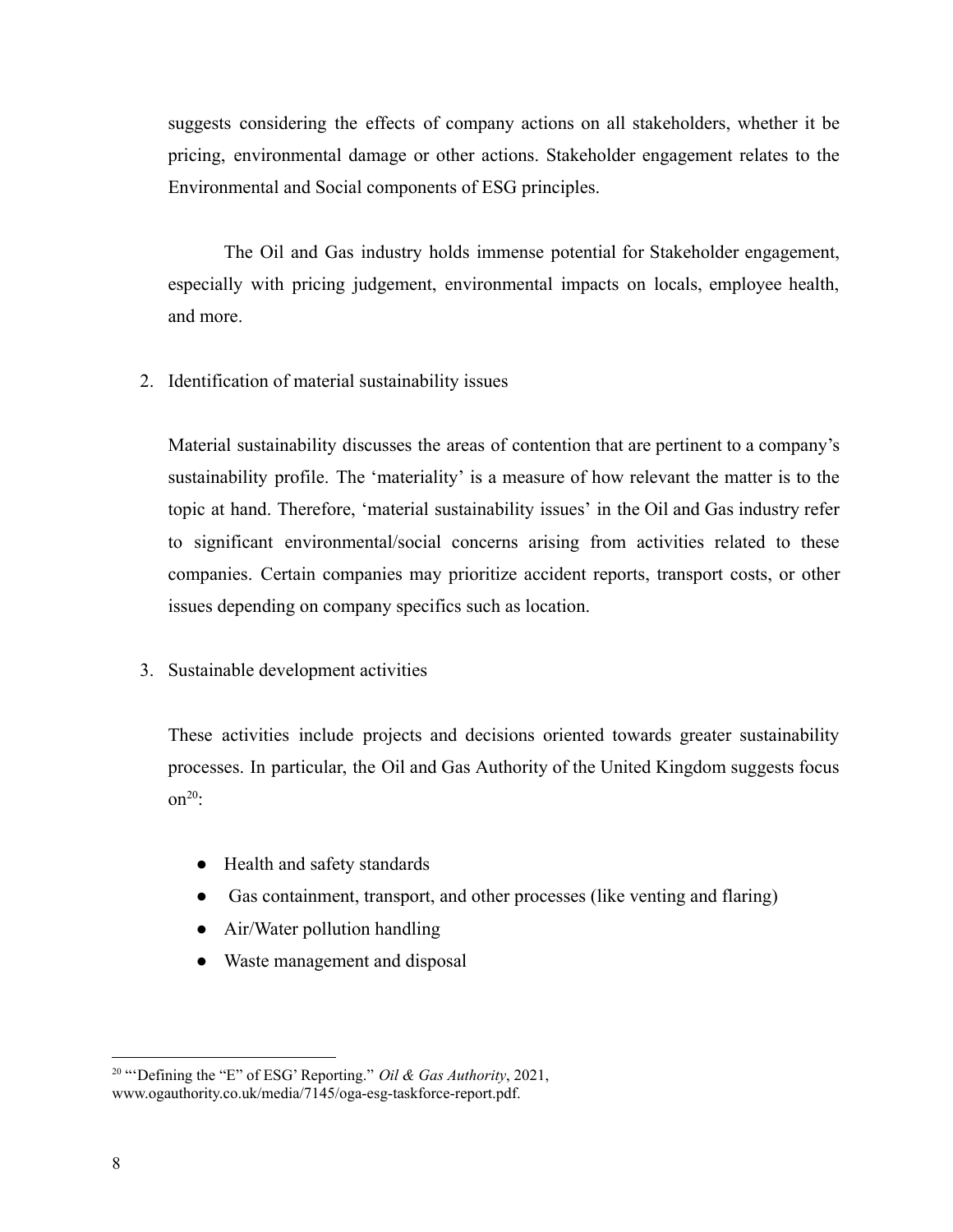Such development activities may also engage with improving conditions for stakeholders (like employees) and contribute to social causes rather than the company itself.

4. Reporting Standards and guidance

To date, several financial reporting standards and frameworks are becoming popular from an ESG perspective. The most pertinent are:

- Global Reporting Index (GRI)
- Sustainability Accounting Standards Board (SASB)
- Task Force for Climate-Related Financial Disclosure (TCFD)
- Carbon Disclosure Project (CDP)
- International Integrated Reporting Council (IIRC)

The GRI, SASB and TCFD are most commonly used for guidance in annual sustainability reports, and hold certain keystone metrics/qualitative factors in common.

| <b>Environmental</b> | <b>Progress towards</b> | <b>Action towards</b> |
|----------------------|-------------------------|-----------------------|
| <b>Factors</b>       | <b>Sustainability</b>   | sustainability        |

The UK Oil and Gas Authority (OGA) plans to impose mandatory reporting requirements by 2025, composing of:

- Mandatory climate-related data in financial reports and websites
- Increased transparency and greater consideration of investor expectations
- Increased qualitative considerations
- Demonstrable improvement over time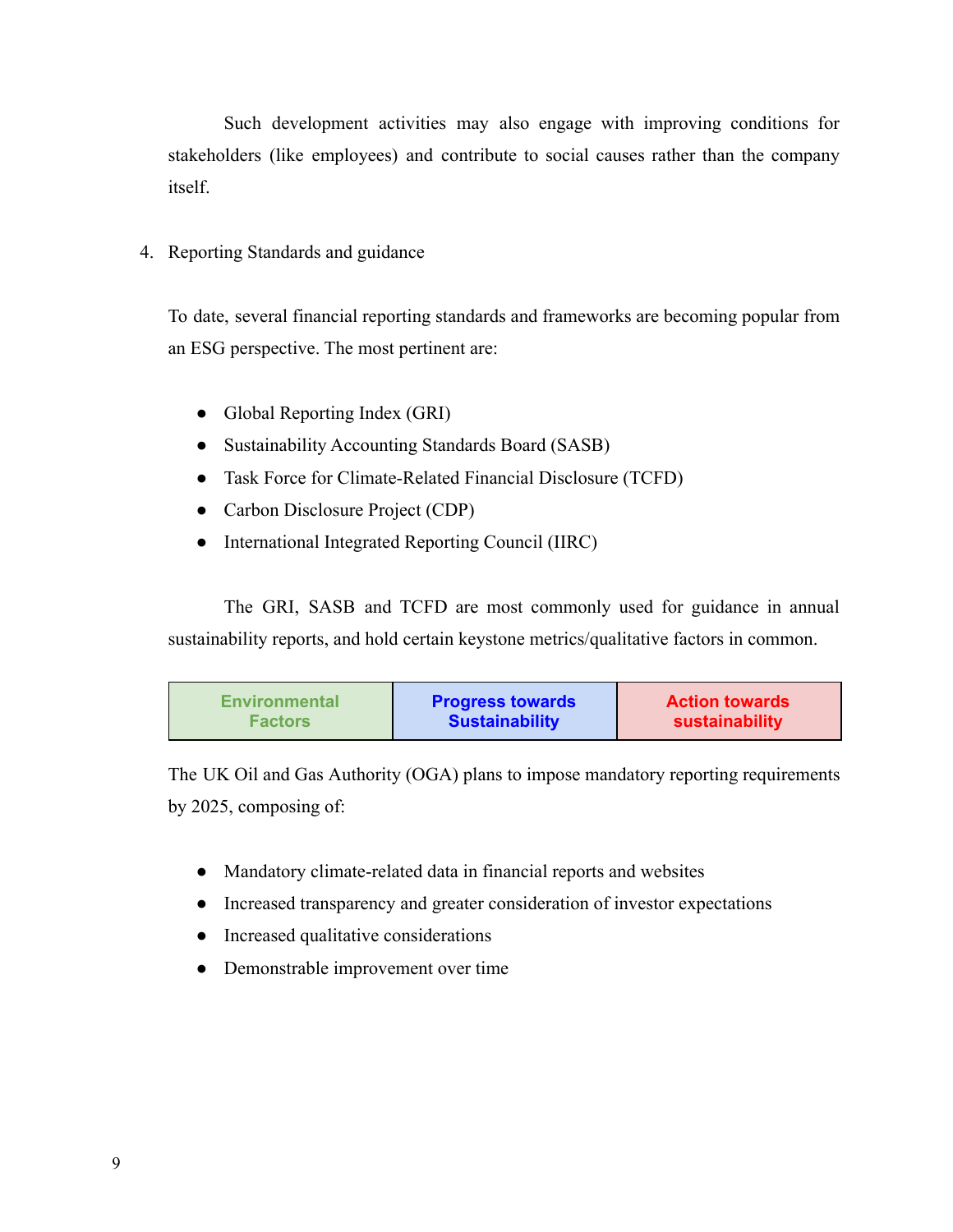Similarly, the American SEC is also considering making financial disclosure on ESG concerns requisite<sup>21</sup>. It is intended to allow fairer comparison by investors, and establish a transparent framework towards sustainability.

This paper will rely on a combination of the aforementioned indices and standards while evaluating company action so far.

#### 5. Communication

Companies may choose to communicate their ESG status and action in order to gain customer/investor confidence and/or improve image. For instance, Burberry (Australian fashion company) places its sustainability pledge prominently at the top of their website<sup>22</sup>. Communication may also be combined with reporting (as communication between the company and governmental institutions/shareholders).

#### **2.2 Comparing Companies in the Oil and Gas Industry**

In order to evaluate whether ESG can successfully be incorporated into reporting and company proceedings for this industry, it is useful to analyze what companies have done. This analysis will be done with reference to the criteria developed previously. The companies under study are:

- Chevron Corporation (USA)
- Exxon Mobil Corporation (USA)
- Santos Ltd. (AU)
- British Petroleum (BP) PLC (UK)
- $\bullet$  TotalEnergies SE (FR)
- Royal Dutch Shell PLC (NL)

<sup>21</sup> Kiernan, Paul. "SEC Weighs Making Companies Liable for Climate Disclosures." *WSJ*, 28 July 2021, www.wsj.com/articles/sec-weighs-making-companies-liable-for-climate-disclosures-11627495862.

<sup>22</sup> Burberry. "Beyond." *Burberry*, au.burberry.com/burberry-beyond. Accessed 18 Sept. 2021.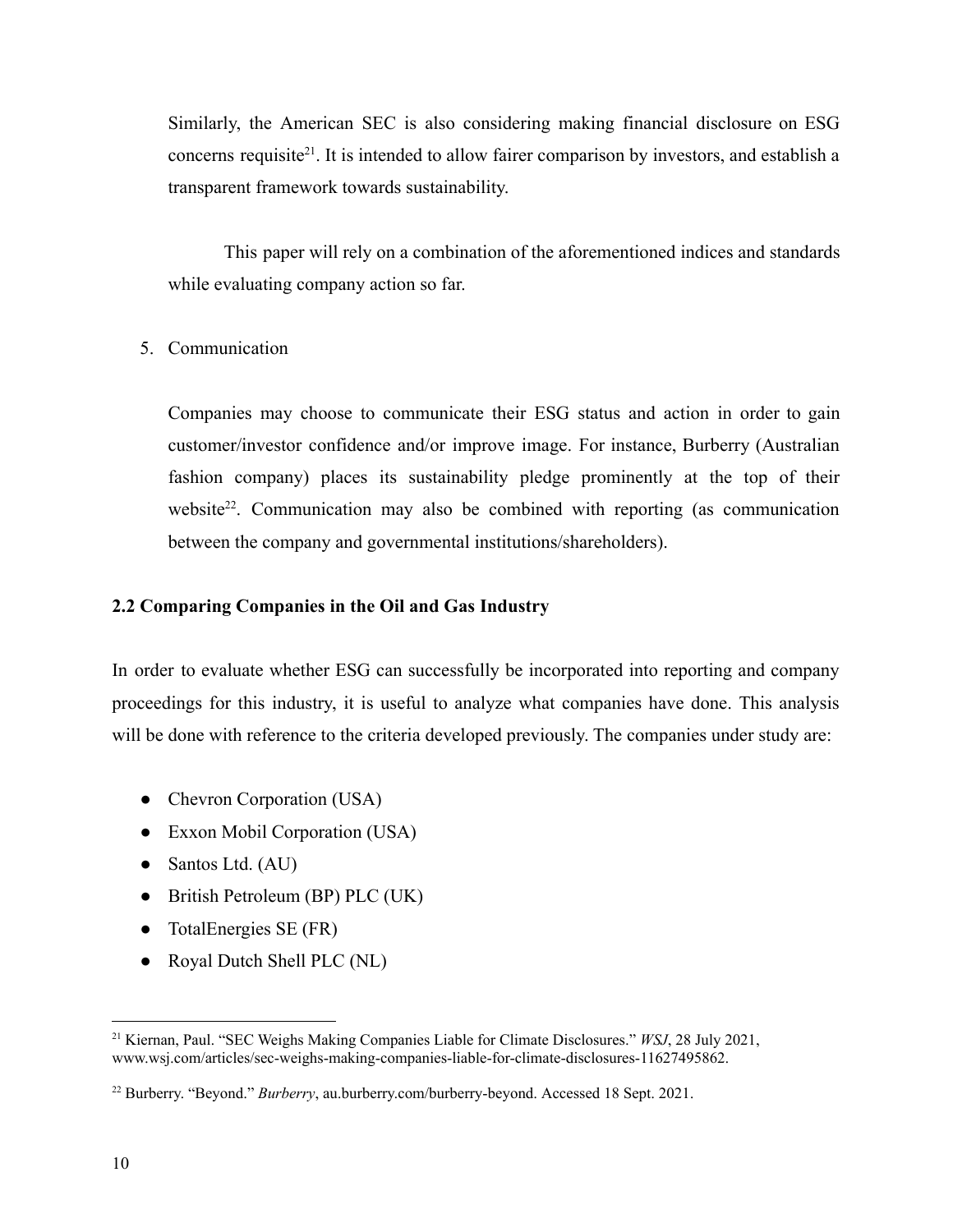These companies are respective leaders in their domestic markets, as mentioned above. Sustainability reports and ESG reports were considered for all companies under study. Financial statements (10-K and 10-Q) were also considered for Chevron and ExxonMobil, with the 20-F also considered for BP and TotalEnergies. Only certain reports were utilized in Table 1 below.

Table 1 below outlines with detail various activities by the companies under study, with focus on the five criteria proposed.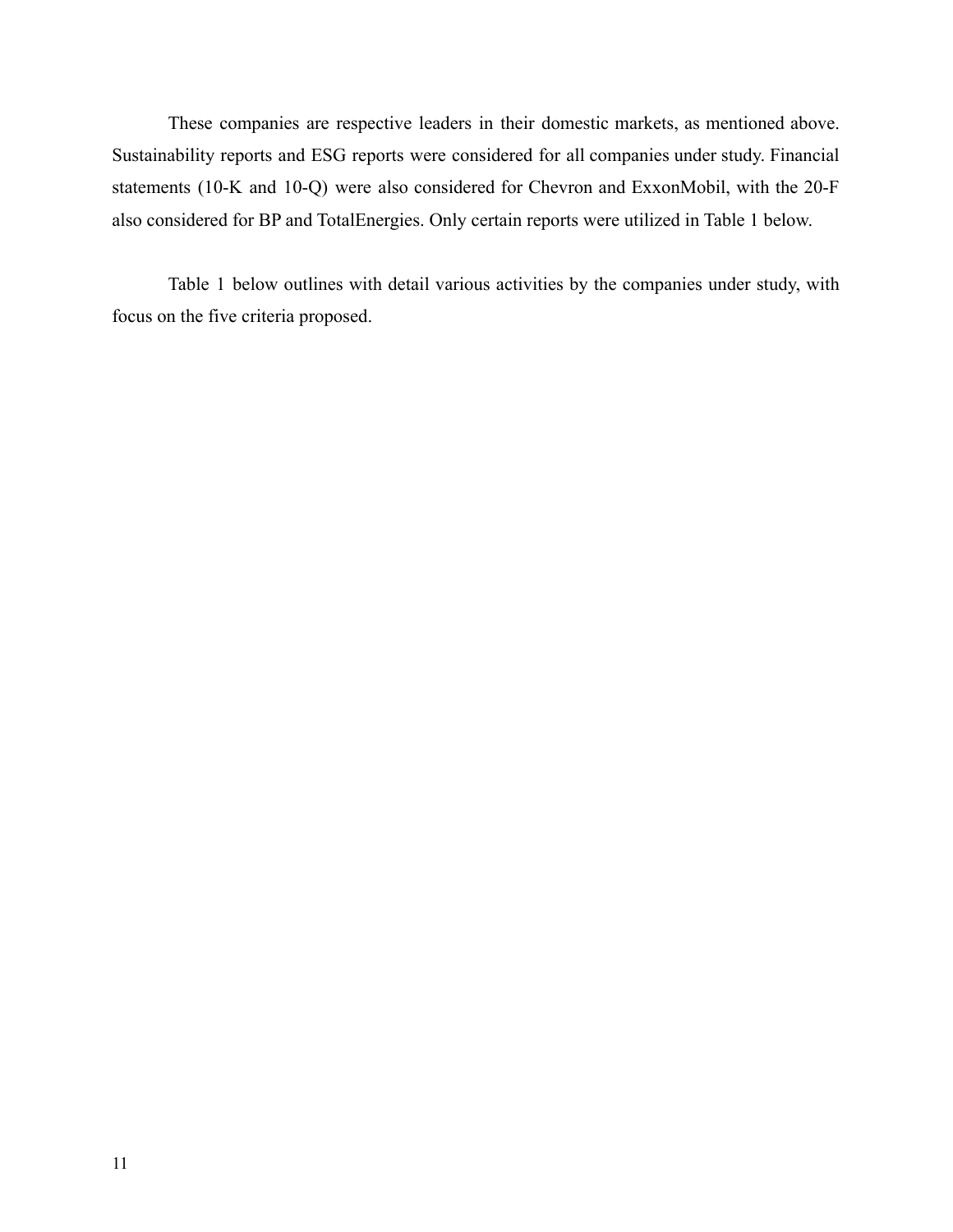## Key

Evaluated panel

| ٠n<br>Н |  |
|---------|--|
|         |  |

|                                                               | <b>Santos</b>                                                                                                                                                                                                                                                                                                                                     | <b>BP</b>                                                                                                                                                                                                                                                                                                                                                                                                                                           | <b>TotalEnergies</b>                                                                                                                                                                                                                                                                                           |
|---------------------------------------------------------------|---------------------------------------------------------------------------------------------------------------------------------------------------------------------------------------------------------------------------------------------------------------------------------------------------------------------------------------------------|-----------------------------------------------------------------------------------------------------------------------------------------------------------------------------------------------------------------------------------------------------------------------------------------------------------------------------------------------------------------------------------------------------------------------------------------------------|----------------------------------------------------------------------------------------------------------------------------------------------------------------------------------------------------------------------------------------------------------------------------------------------------------------|
| <b>Stakeholder</b><br>engagement                              | Santos identifies 12 key stakeholders and<br>for each stakeholder group rates the<br>importance of each sustainability aspect<br>based on factors such as the perceived<br>impact on the group, and how they are<br>affected by Santos activities. <sup>23</sup>                                                                                  | BP discloses a snapshot of feedback<br>from stakeholders on areas where<br>reporting could be improved.                                                                                                                                                                                                                                                                                                                                             | Total communicates specific<br>commitments for each stakeholder<br>group. They identify the value<br>created for key stakeholders<br>(employees, shareholders, suppliers,<br>local and national government and<br>communities) in <i>dollar value</i> . <sup>24</sup>                                          |
|                                                               | <b>Shell</b>                                                                                                                                                                                                                                                                                                                                      | <b>BP</b>                                                                                                                                                                                                                                                                                                                                                                                                                                           | <b>ExxonMobil</b>                                                                                                                                                                                                                                                                                              |
| <b>Identification of</b><br>material<br>sustainability issues | Shell's five step content selection process<br>used to identify key material issues:<br>i. Stakeholder engagement to identify<br>significant topics<br>ii. Identify topics of significance to<br>business strategy<br>iii. Results are combined in a matrix and<br>each item assessed in terms of impact. A<br>weighting is assigned based on its | BP's materiality assessment process<br>begins with assessing the issues<br>raised by stakeholders, stemming<br>from a recognition that external<br>stakeholder groups have varied<br>priorities for BP. For example, in<br>2015, common issues raised by<br>stakeholder groups included a focus<br>on how BP were responding to the<br>climate challenge as well as a strong<br>interest in understanding how BP<br>create value in the communities | Exxon follows a three step process to<br>identify the most material issues,<br>which are then used to shape the<br>content of their Corporate<br>Citizenship Report <sup>28</sup> . This<br>process involves:<br><i>i.</i> Issues identification<br>ii. Issue prioritisation<br>iii. Material issues selected. |

<sup>23</sup> Santos. "2021 Sustainability Report." *Www.Santos.Com*, 2021, www.santos.com/wp-content/uploads/2021/04/2021-Sustainability-Report.pdf.

<sup>24</sup> TotalEnergies. "Getting to Net Zero." *TotalEnergies*, Sept. 2020, totalenergies.com/sites/g/files/nytnzq121/files/documents/2020-10/total-climate-report-2020.pdf.

<sup>28</sup> ExxonMobil. "ExxonMobil Sustainability Report 2019." *Corporate.Exxonmobil.Com*, 2020, corporate.exxonmobil.com/-/media/Global/Files/sustainability-report/publication/Sustainability-Report.pdf.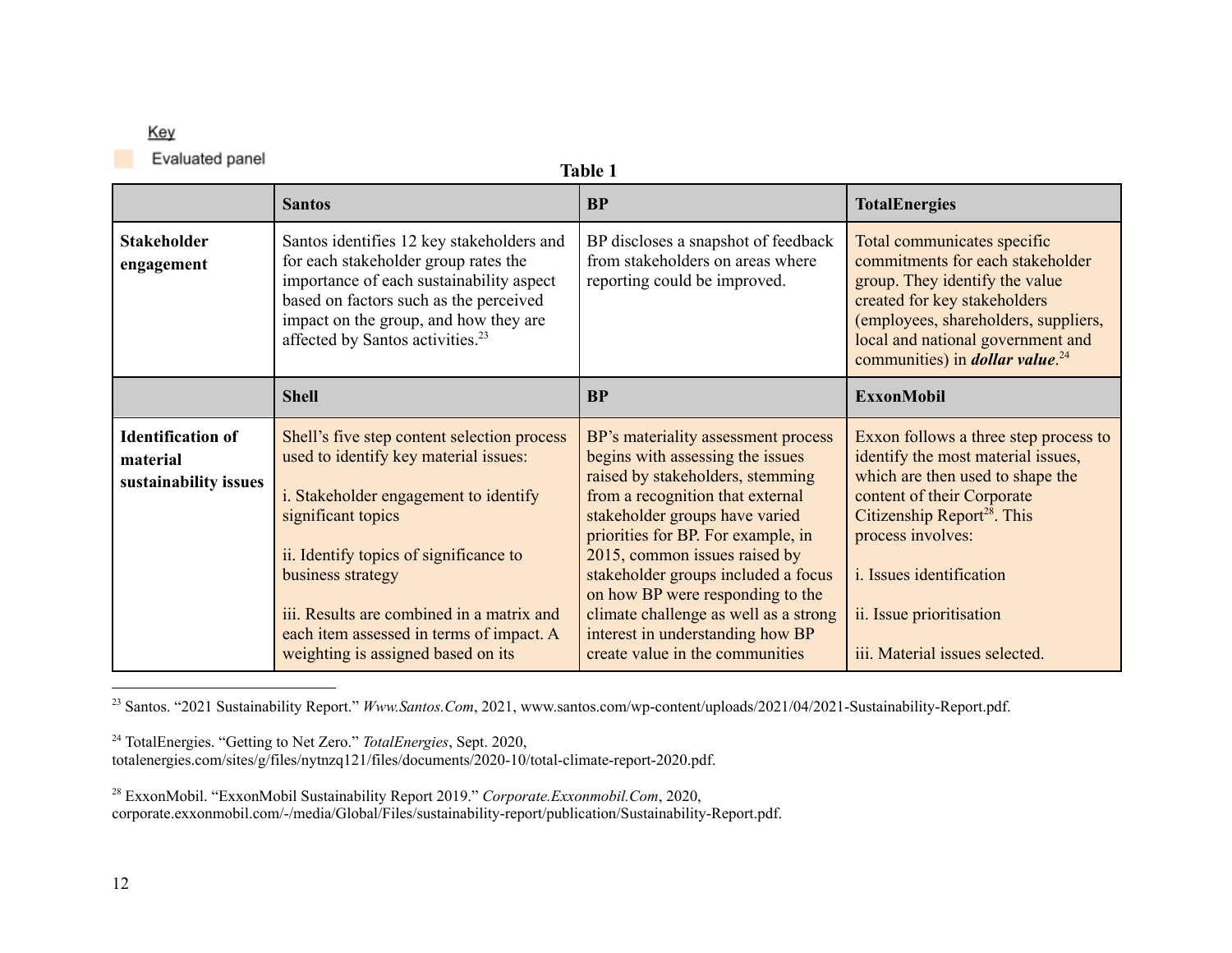|                                                 | significance to stakeholders, Shell<br>strategy and sustainability context. All<br>high priority topics are included in the<br><b>Sustainability Report.</b><br>iv. Low priority topics are included on the<br>corporate website rather than in the report<br>v. External Review Committee reviews<br>content to ensure its coverage is<br>complete, relevant and balanced.<br>vi. Shell's Executive Committee to be<br>informed of the key topics <sup>25</sup> | where they operate <sup>26</sup><br>BP reports on 7 key issues including<br>accidents and oil spills, climate<br>change, managing risks, business<br>ethics, human rights, value to<br>society and local environmental<br>impacts<br>BP reports on their approach to<br>managing human rights issues<br>across their supply chains, which<br>includes most of BP's standard<br>model contracts now include human<br>rights clauses that require suppliers<br>to respect internationally<br>recognised human rights in their<br>work for BP <sup>27</sup> | Exxon have an External Citizenship<br>Advisory Panel comprising of<br>experts in social and environmental<br>topics who provide an annual<br>independent review of the company's<br>corporate citizenship activities,<br>including the Corporate Citizenship<br>Report itself |
|-------------------------------------------------|------------------------------------------------------------------------------------------------------------------------------------------------------------------------------------------------------------------------------------------------------------------------------------------------------------------------------------------------------------------------------------------------------------------------------------------------------------------|----------------------------------------------------------------------------------------------------------------------------------------------------------------------------------------------------------------------------------------------------------------------------------------------------------------------------------------------------------------------------------------------------------------------------------------------------------------------------------------------------------------------------------------------------------|-------------------------------------------------------------------------------------------------------------------------------------------------------------------------------------------------------------------------------------------------------------------------------|
|                                                 | <b>BP</b>                                                                                                                                                                                                                                                                                                                                                                                                                                                        | <b>Chevron</b>                                                                                                                                                                                                                                                                                                                                                                                                                                                                                                                                           | <b>TotalEnergies</b>                                                                                                                                                                                                                                                          |
| <b>Sustainable</b><br>development<br>activities | Positive investments in communities<br>focus on three themes: working with<br>communities, supporting development in<br>"societies where we work", and human<br>rights                                                                                                                                                                                                                                                                                           | Provides six impact stories focused<br>on support and empowerment.<br>For example, a collaborative<br>approach between Born Free Africa,<br>Global Fund and Chevron was                                                                                                                                                                                                                                                                                                                                                                                  | Total's understanding of the<br>importance of climate in driving<br>development saw focus being<br>directed to developing renewable<br>energies, improving energy<br>efficiency and improving the carbon                                                                      |

<sup>&</sup>lt;sup>25</sup> Shell. "Shell Annual Report 2019." *Shell*, 2019, reports.shell.com/annual-report/2019/servicepages/disclaimer.php?tabc=1e3.

<sup>26</sup> BP. "BP Annual Report." *BP*, 2019,

www.bp.com/content/dam/bp/business-sites/en/global/corporate/pdfs/sustainability/group-reports/bp-sustainability-report-2019.pdf.

<sup>27</sup> BP. "BP Annual Report and Form 20-F." *BP*, 2019,

www.bp.com/content/dam/bp/business-sites/en/global/corporate/pdfs/investors/bp-annual-report-and-form-20f-2019.pdf.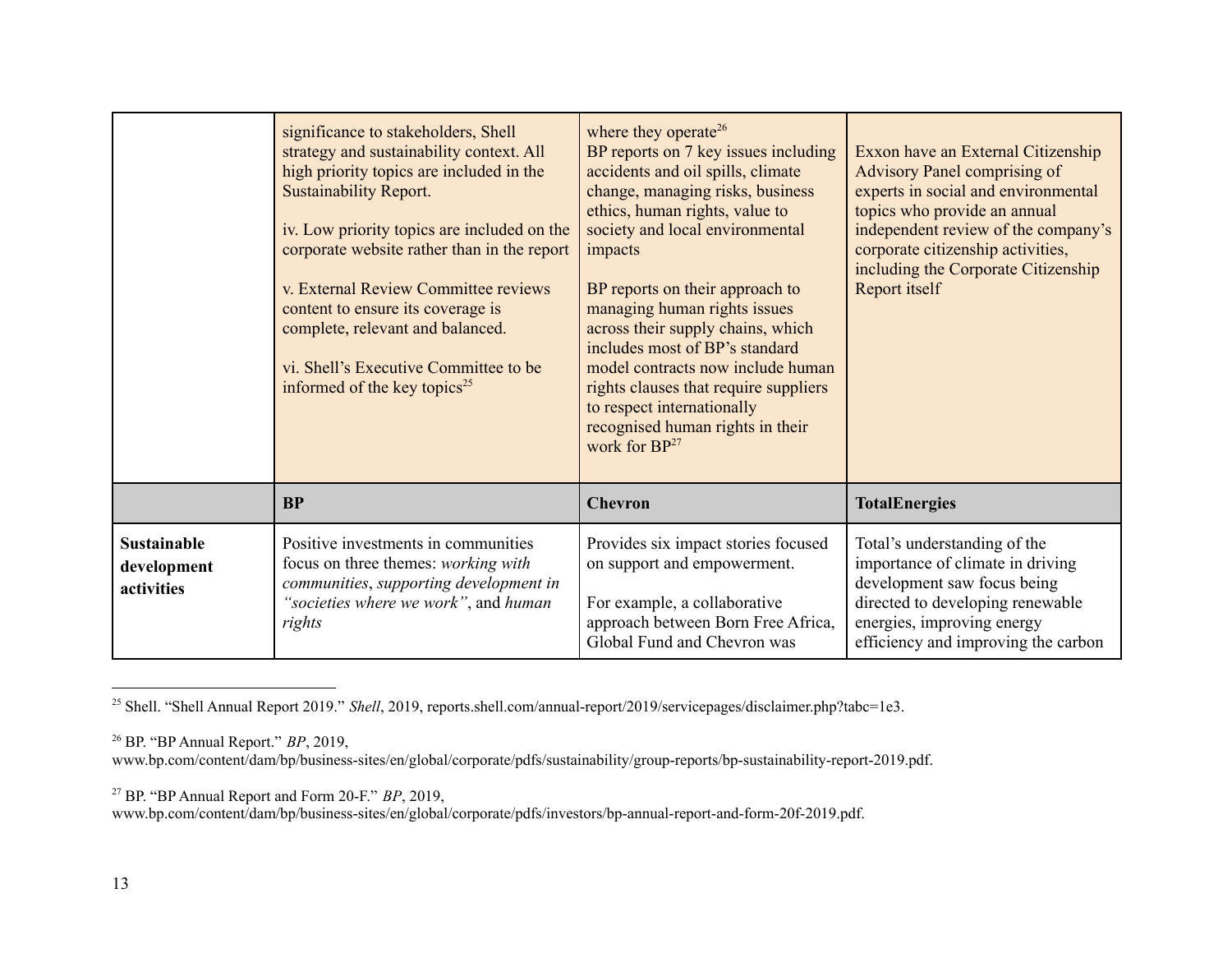|                                                      | In 2015, key concerns and requests raised<br>by communities living near our major<br>operating sites included noise, odour,<br>dust, job opportunities for local residents,<br>community investment programmes,<br>flaring and access to roads. BP's response<br>was to work with the International<br><b>Petroleum Industry Environmental</b><br><b>Conservation Association (IPIECA) to</b><br>develop and promote guidance that<br>integrates human rights into community<br>grievance management. | implemented in working towards the<br>initiative of a HIV/AIDs Free<br>Generation                                                                                                                                                                                                   | intensity of its production mix<br>Total's reporting process is centred<br>around key challenges and a set of<br>specific indicators <sup>29</sup>                                                                                                                                                                                                                                                                         |
|------------------------------------------------------|-------------------------------------------------------------------------------------------------------------------------------------------------------------------------------------------------------------------------------------------------------------------------------------------------------------------------------------------------------------------------------------------------------------------------------------------------------------------------------------------------------|-------------------------------------------------------------------------------------------------------------------------------------------------------------------------------------------------------------------------------------------------------------------------------------|----------------------------------------------------------------------------------------------------------------------------------------------------------------------------------------------------------------------------------------------------------------------------------------------------------------------------------------------------------------------------------------------------------------------------|
|                                                      | <b>Santos</b>                                                                                                                                                                                                                                                                                                                                                                                                                                                                                         | <b>Chevron</b>                                                                                                                                                                                                                                                                      | <b>TotalEnergies</b>                                                                                                                                                                                                                                                                                                                                                                                                       |
| <b>Reporting</b><br><b>Standards and</b><br>guidance | Santos' sustainability scorecard is the<br>principal tool used to measure the<br>company's sustainability performance,<br>with a company-wide assessment<br>undertaken on an annual basis based on a<br>self-assessed 10-<br>point rating system<br>Indicators in the 2015 Sustainability<br>Report are based on the Global Reporting<br>Index (GRI) G4 Guidelines and have<br>been tailored to address material<br>sustainability issues                                                             | Chevron's 2015 reporting was<br>informed by reporting frameworks<br>and guidelines including the<br>IPIECA industry guidance on<br>voluntary sustainability reporting<br>(2015)<br>Chevron obtains third party<br>assurance over its sustainability<br>reporting on an annual basis | Reporting against GRI G4<br>guidelines, IPIECA, API and OGP<br>(Oil and Gas Industry standards)<br>guidance indicators<br>Participant in United Nations' Global<br>Compact and signatory to Extractive<br>Industries Transparency Initiative<br>since<br>2002<br>Participate in the following: Carbon<br>Disclosure Project (CDP); Dow<br>Jones Sustainability Indices (DJSI)<br>since 2004; FTSE4Good Index since<br>2001 |

<sup>29</sup> TotalEnergies. "Getting to Net Zero." *TotalEnergies*, Sept. 2020, totalenergies.com/sites/g/files/nytnzq121/files/documents/2020-10/total-climate-report-2020.pdf.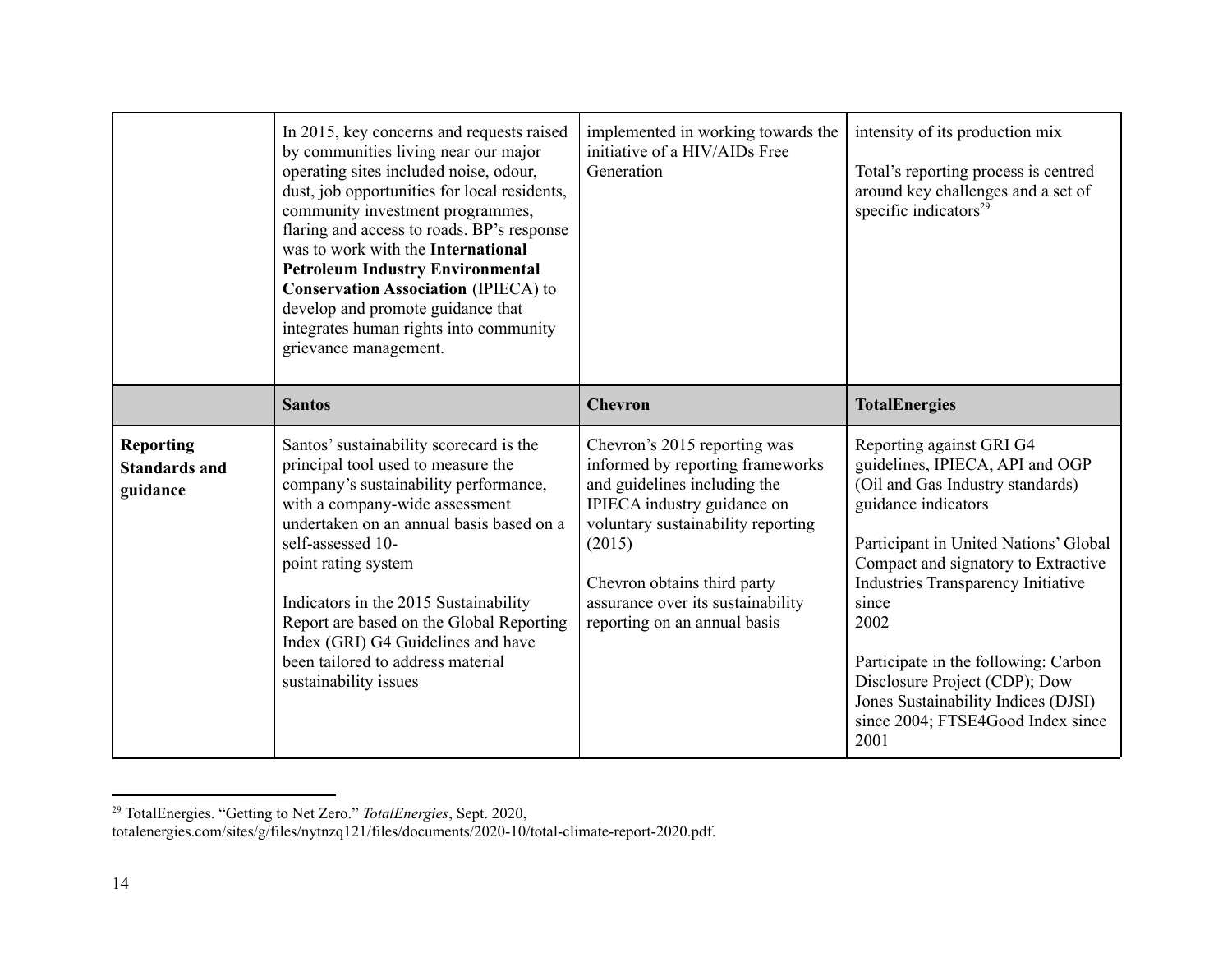|               | <b>Chevron</b>                                                                                                                                                                                                                                                                           | <b>ExxonMobil</b>                                                                                                                                                        | <b>TotalEnergies</b>                                                                                                                                                                                      |
|---------------|------------------------------------------------------------------------------------------------------------------------------------------------------------------------------------------------------------------------------------------------------------------------------------------|--------------------------------------------------------------------------------------------------------------------------------------------------------------------------|-----------------------------------------------------------------------------------------------------------------------------------------------------------------------------------------------------------|
| Communication | Chevron historically produced annual<br>comprehensive Corporate Responsibility<br>reports, in both printed and online<br>formats. Since 2013, Chevron have<br>shifted to a shorter printed version for the<br>report, and an expanded, more frequently<br>updated content on the website | Produce annual Corporate<br><b>Citizenship Report</b><br>Communicate safety and<br>environmental performance to<br>investors at AGMs<br>Corporate blog and twitter feeds | Have a dedicated website section for<br>Sustainable Performance to provide a<br>one-stop shop for information on<br>Total's CSR process and quantitative<br>data on performance against key<br>indicators |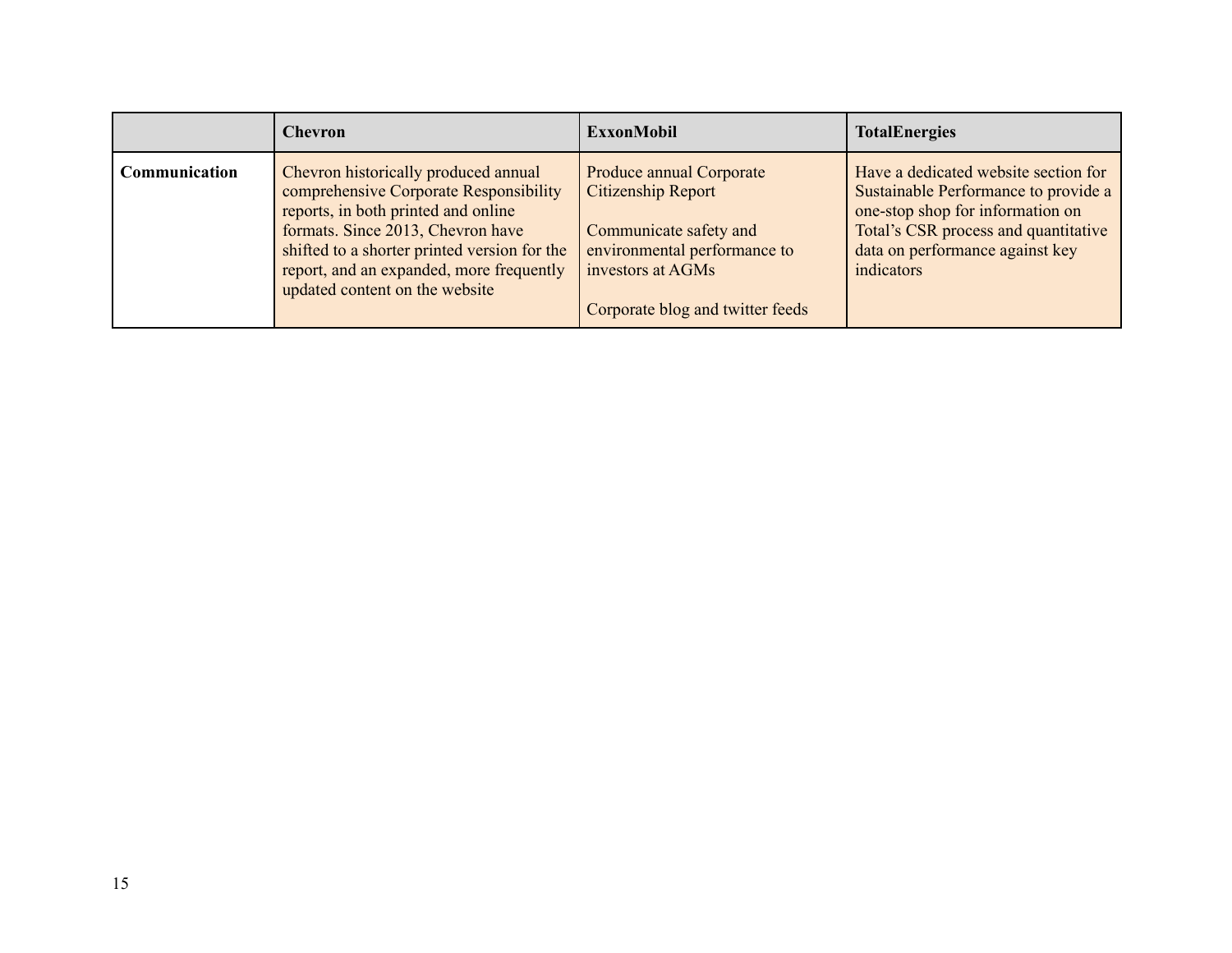#### **2.3 Conclusion and Evaluation**

Considering the detailed analysis of company activity, it can be derived that the Oil and Gas industry has implemented ESG considerations in different manners. In particular, French company TotalEnergies demonstrates activity in all five proposed criteria. Based on the evidence that Oil and Gas companies are able to *provide adequate information* and *take action on ESG concerns*, it can be deduced that *ESG can be incorporated into reporting and company activity*. This industry is infamous for its environmental concerns and possible social harm, which is a keystone argument for increasing ESG awareness amongst investors and companies alike.

On the other hand, certain measures by different companies may be more or less effective. The panels marked in the above table

1. TotalEnergies and Stakeholder engagement -

Total follows the SASB mode of disclosure by assigning *monetary impact valuation* on stakeholders. This suggests that impacts revealed to shareholders, customers, and organizations may be overvalued (or less likely, undervalued).

2. Identification of material sustainability issues -

All three companies under study in this criteria (Shell, BP, ExxonMobil) followed similar, detailed approaches to identifying sustainability issues. For instance, Shell involves stakeholders to identify topics of contention, while BP requests stakeholders to raise pertinent issues. However, the lack of variety in process for identification is susceptible to missing out on certain criteria. Deloitte, McKinsey and other consultancy firms are entering this space by offering detailed, personalized plans towards sustainability.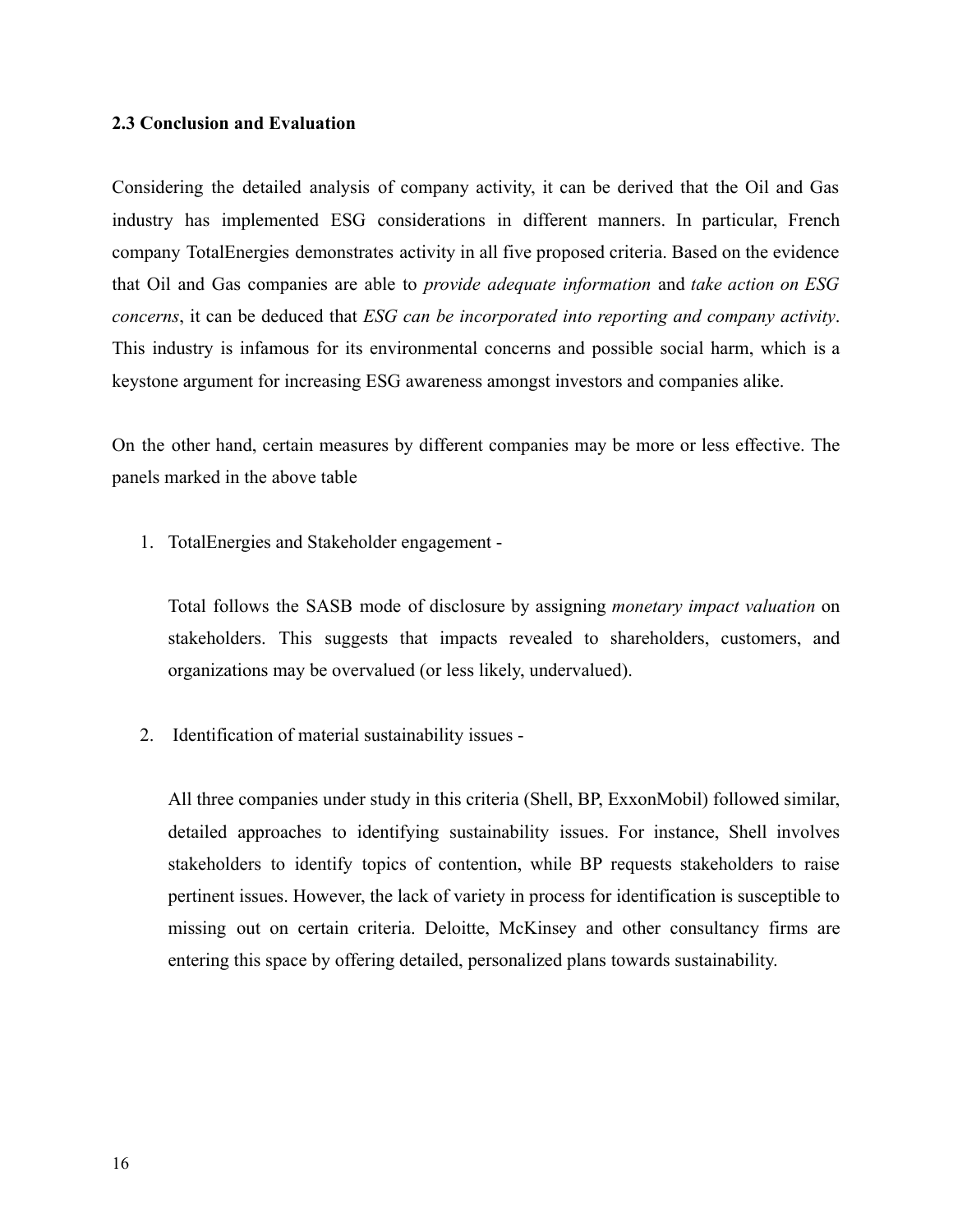## 3. Communication -

Communication combined with reporting can be effective forms of outreach for companies towards customers. However, customers rarely visit Oil and Gas industry websites - limiting the effectiveness of this communication. Instead, increased advertising at gas stations/pumps may be more effective.

Despite these limitations, the oil and gas industry has definitely moved towards the inclusion of ESG. To address the raised concerns, relying on a third-party institution for true impact valuation (integrated valuation) can reduce overvalued impact. This also addresses the possible incomplete identification of sustainability issues. Regarding communication as a criteria, this industry would benefit greatly by increasing communication with investors rather than consumers. With rising shareholder activism<sup>30</sup>, investors would enforce greater amounts of upward pressuring towards sustainable production.

<sup>30</sup> Armour, John, and Brian Cheffins. "The Rise and Fall (?) Of Shareholder Activism ByHedge Funds." *The Journal of Alternative Investments*, vol. 14, no. 3, 2011, pp. 17–27. *Crossref*, doi:10.3905/jai.2012.14.3.017.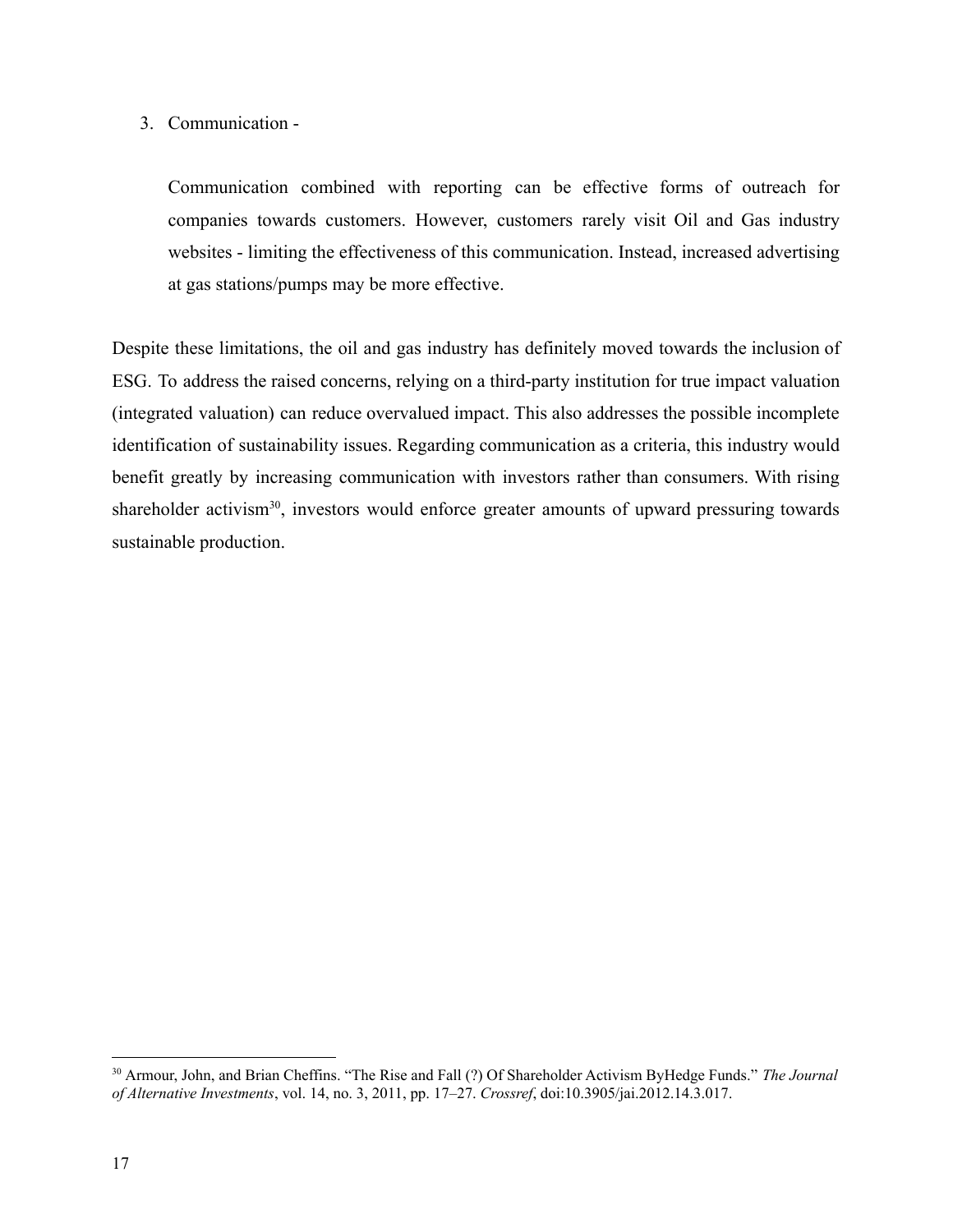#### **References**

- 1. Amel-Zadeh, Amir, and George Serafeim. "Why and How Investors Use ESG Information: Evidence from a Global Survey." *Financial Analysts Journal*, vol. 74, no. 3, 2018, pp. 87–103. *Crossref*, doi:10.2139/ssrn.2925310.\
- 2. Friede, Gunnar, et al. "ESG and Financial Performance: Aggregated Evidence from More than 2000 Empirical Studies." *Journal of Sustainable Finance & Investment*, vol. 5, no. 4, 2015, pp. 210–33. *Crossref*, doi:10.1080/20430795.2015.1118917.
- 3. Grewal, Jyothika, et al. "Shareholder Activism on Sustainability Issues." *SSRN Electronic Journal*, 2016. *Crossref*, doi:10.2139/ssrn.2805512.

Ambrose, Jillian. "ExxonMobil and Chevron Suffer Shareholder Rebellions over Climate." *The Guardian*, 25 Aug. 2021,

www.theguardian.com/business/2021/may/26/exxonmobil-and-chevron-braced-for-showdown-o ver-climate.

Amel-Zadeh, Amir, and George Serafeim. "Why and How Investors Use ESG Information: Evidence from a Global Survey." *Financial Analysts Journal*, vol. 74, no. 3, 2018, pp. 87–103. *Crossref*, doi:10.2139/ssrn.2925310.

Armour, John, and Brian Cheffins. "The Rise and Fall (?) Of Shareholder Activism ByHedge Funds." *The Journal of Alternative Investments*, vol. 14, no. 3, 2011, pp. 17–27. *Crossref*, doi:10.3905/jai.2012.14.3.017.

BBC News. "Shell: Netherlands Court Orders Oil Giant to Cut Emissions." *BBC News*, 26 May 2021, www.bbc.com/news/world-europe-57257982.

BP. "BP Annual Report." *BP*, 2019,

www.bp.com/content/dam/bp/business-sites/en/global/corporate/pdfs/sustainability/group-reports /bp-sustainability-report-2019.pdf.

---. "BP Annual Report and Form 20-F." *BP*, 2019,

www.bp.com/content/dam/bp/business-sites/en/global/corporate/pdfs/investors/bp-annual-reportand-form-20f-2019.pdf.

Burberry. "Beyond." *Burberry*, au.burberry.com/burberry-beyond. Accessed 18 Sept. 2021.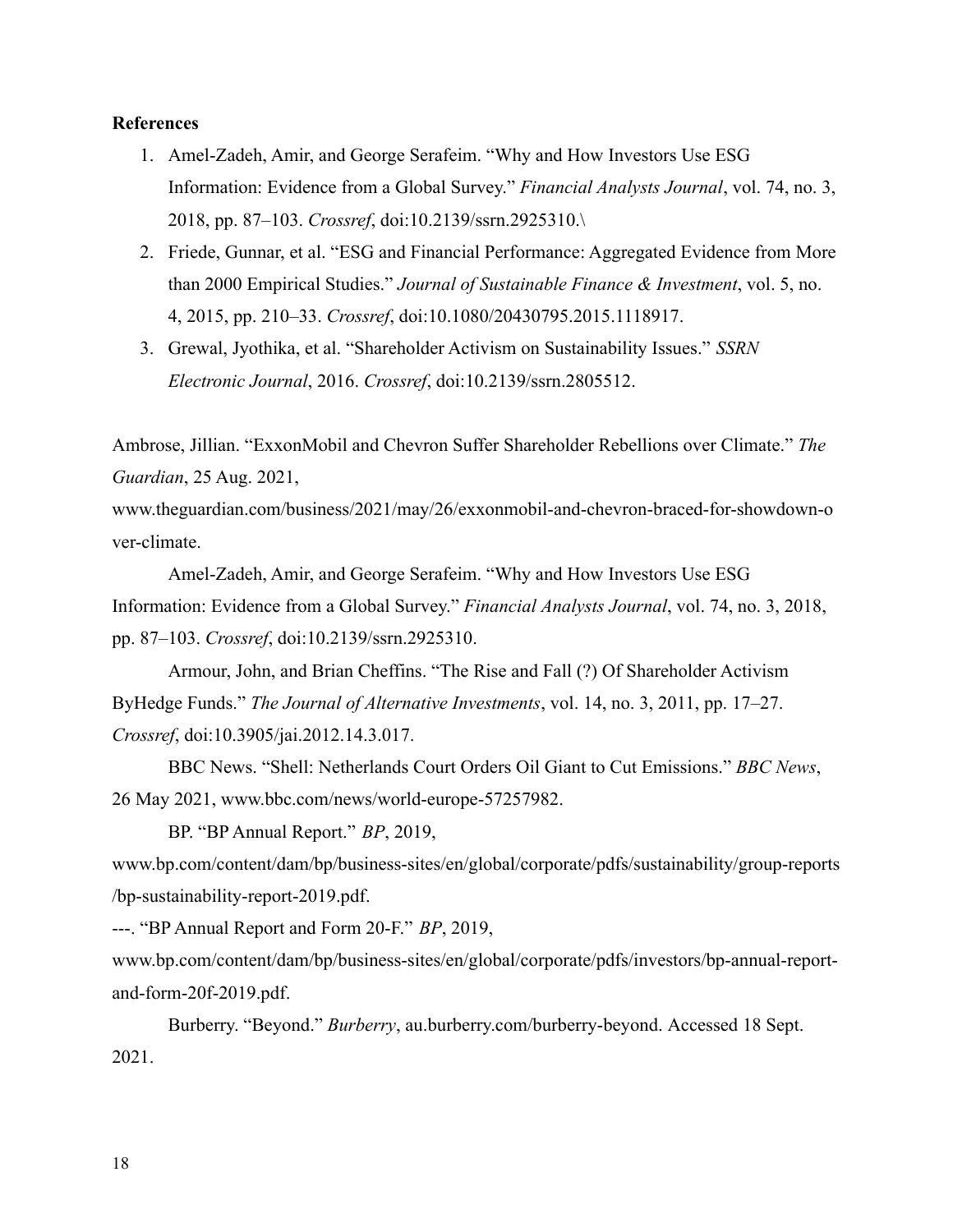"'Defining the "E" of ESG' Reporting." *Oil & Gas Authority*, 2021,

www.ogauthority.co.uk/media/7145/oga-esg-taskforce-report.pdf.

Eccles, Robert, et al. "Is Sustainability Now the Key to Corporate Success?" *The Guardian*, 6 Jan. 2012,

www.theguardian.com/sustainable-business/sustainability-key-corporate-success#comments.

Esg, Remy Briand Head Of. "CAN ESG ADD ALPHA?" *MSCI*, 17 June 2015, www.msci.com/www/blog-posts/can-esg-add-alpha-/0182820893.

ExxonMobil. "ExxonMobil Sustainability Report 2019." *Corporate.Exxonmobil.Com*, 2020,

corporate.exxonmobil.com/-/media/Global/Files/sustainability-report/publication/Sustainability-Report.pdf.

Friede, Gunnar, et al. "ESG and Financial Performance: Aggregated Evidence from More than 2000 Empirical Studies." *Journal of Sustainable Finance & Investment*, vol. 5, no. 4, 2015, pp. 210–33. *Crossref*, doi:10.1080/20430795.2015.1118917.

"GIST | Quantifying Impacts." *GIST*, www.gistimpact.com/quantifying-impacts. Accessed 16 Sept. 2021.

Grewal, Jyothika, et al. "Shareholder Activism on Sustainability Issues." *SSRN Electronic Journal*, 2016. *Crossref*, doi:10.2139/ssrn.2805512.

Henisz, Witold, et al. "Five Ways That ESG Creates Value." *McKinsey & Company*, 23 June 2021,

www.mckinsey.com/business-functions/strategy-and-corporate-finance/our-insights/five-ways-th at-esg-creates-value.

---. "The Costs and Benefits of Calculating the Net Present Value of Corporate Diplomacy." *Journal of Field Actions*, no. 14, 2016. *OpenEditionJournals*, journals.openedition.org/factsreports/4109#ftn2.

Holder, Michael. "Global Sustainable Investing Assets Surged to \$30 Trillion in 2018 | Greenbiz." *GreenBiz*, 8 Apr. 2018,

www.greenbiz.com/article/global-sustainable-investing-assets-surged-30-trillion-2018.

Kiernan, Paul. "SEC Weighs Making Companies Liable for Climate Disclosures." *WSJ*, 28 July 2021,